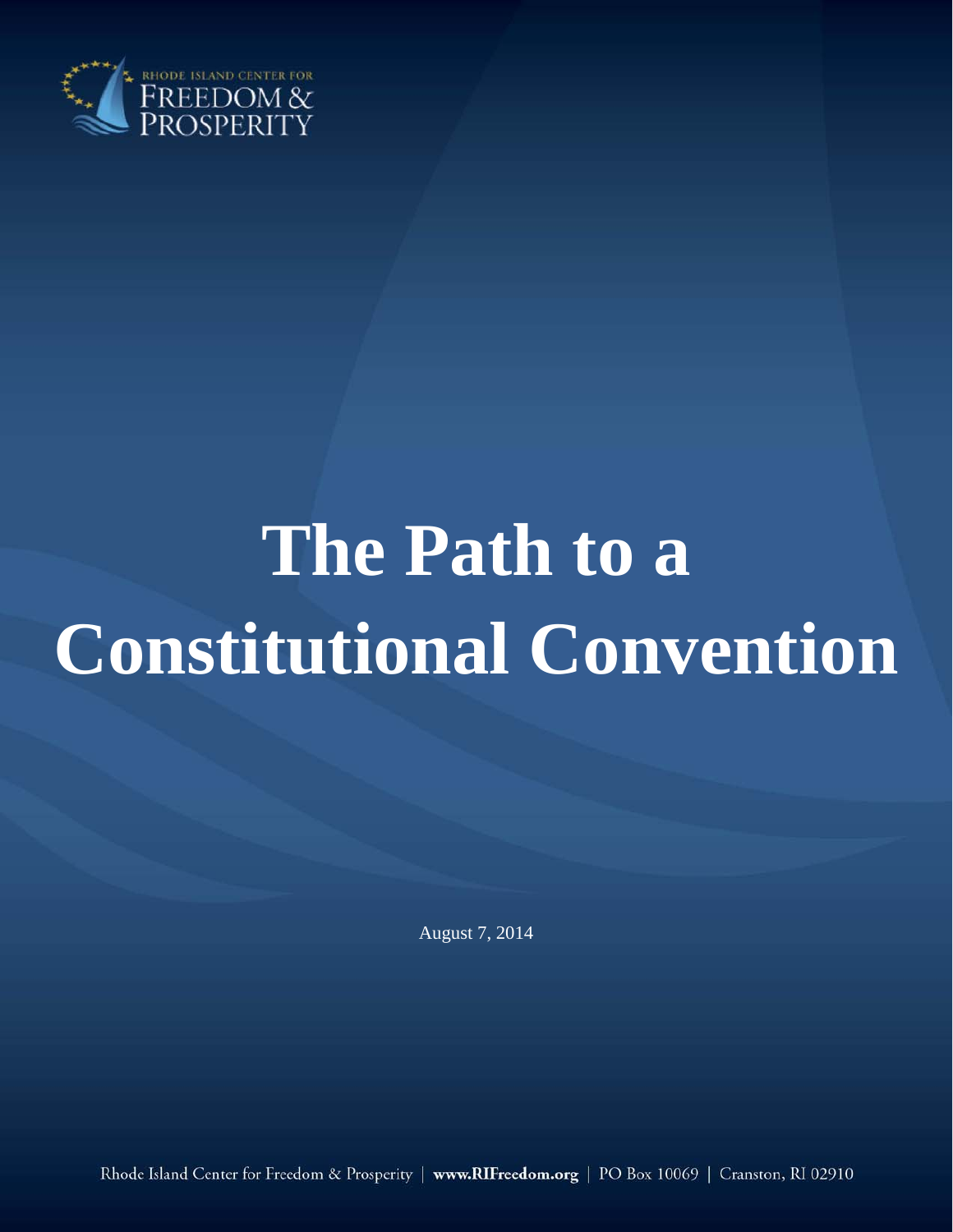

## INTRODUCTION

"Shall there be a convention to amend or revise the Constitution?"

The Rhode Island constitution requires the Secretary of State to place such a question on the ballot every 10 years. In 2004, this ballot initiative was narrowly defeated,  $52:48$  percent.<sup>1</sup> In 1984, Ocean State voters did approve a convention. This year, the RI Center for Freedom & Prosperity expects a similar ballot question — to convene a statewide constitutional convention — to be approved by Ocean State voters in the upcoming 2014 November elections.

If the question is approved by voters in 2014, the rules that will govern the constitutional convention (more simply referred to as the "ConCon") will be determined by the state's General Assembly in 2015, beginning with how delegates will be elected — at least one for each of the 75 House districts in a specially scheduled general election. The convention will then convene for a specified length of time, with various constitutional amendment measures to be considered and approved by delegates. Finally, all ConCon-approved amendment measures will be put forth for approval from voters as future ballot initiatives.

#### Is a ConCon Warranted?

It is commonly held that the state's single-party, special-interest dominated legislature is incapable of enacting the massive reforms necessary to put

Rhode Island on a new path towards prosperity … leaving a ConCon, for many, as the only possible path to change. We see the constitutional convention ballot question as likely to pass in 2014 for four reasons:

- **Dismal economic outlook.** Voters understand that Rhode Island has regressed into an even worse economic and jobs condition than where it stood in 2004 and that our state is even less competitive when it comes to attracting and retaining families and businesses. (Our Center's 2014 Report Card on RI's Competitiveness confirms this sentiment.<sup>2</sup>)
- **Little faith in government-led reform.** Voters also seem to have lost faith in the traditional legislative and political processes to amend this situation on their own. Persistent secret insider deals have not only harmed the state's economy, but also diminished voter confidence that their government is one that is geared to work for all Rhode Islanders. A ConCon is the most significant (if not the only) way to effect muchneeded reform.
- **Grassroots advocacy.** Good-government groups are more numerous and better organized in the state, most of them having already signaled that they will aggressively support this ballot measure and will openly advocate for voters to vote "Yes" on the ballot question.
- Public polling. In January 2013, a Public Policy Polling survey found that 40% of Rhode Islanders supported holding a constitutional convention, while only 25% opposed.<sup>3</sup>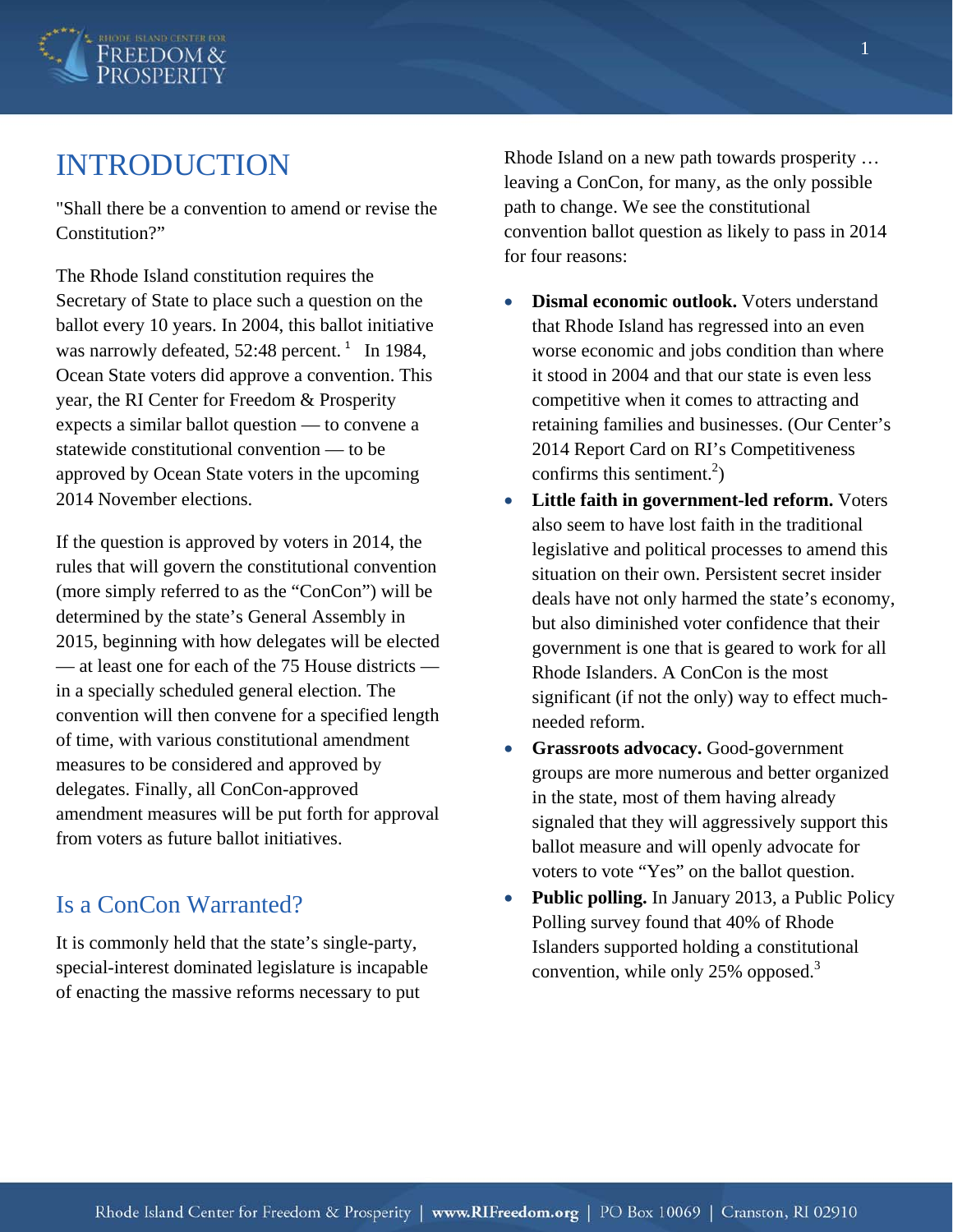

## A ConCon Gives a Direct Voice to the People

The ConCon process provides the public with the opportunity to vote whether or not to hold a convention. Voters, as always, also elect the legislators who will determine the rules and parameters to govern the ConCon. Then, voters select the actual ConCon delegates in a special election. Finally, they must also vote to approve any constitutional amendments proposed by the full convention.

Contrast this fourfold process of direct democracy with the traditional legislative process, in which voters' input is limited to the election of legislators and the governor, who then can determine state law without any further authority from the public, which is limited to testimony and personal activism.

Direct democracy is not a stable governance structure in the long term, but under certain circumstances (like those currently facing Rhode Island), it can be a powerful opportunity for course correction. If Rhode Islanders want their government to work better for them, a ConCon offers the most opportunity for direct input to influence the state's future, and it is permitted, even encouraged, in the state constitution itself.

# HOW TO AVOID AN "INSIDER POLITICS AS USUAL" CONCON

Despite the many reasons to support a ConCon, legitimate apprehensions could lead voters to stick with the devil they know. If enough citizens believe that a ConCon will be nothing more than politics as

## **Recommendation**

*The 2015 General Assembly should pass a statute ensuring that party affiliation is not officially required or highlighted for those running as a ConCon delegate.* 

usual, with the same old cronies and insiders pulling the strings, the ballot measure is doomed to fail. Conversely, some Rhode Islanders may fear that radical minorities might hijack the process.

However, there are precautions that can be taken to help ensure that a "clean" convention can take place, one that represents the best interests and the will of the people rather than the status quo special interests or shadowy political forces. It is therefore vital that the public becomes comfortable that a ConCon in Rhode Island will not be just more of the same insider politics as usual.

#### Nonpartisan Elections

ConCon delegate elections, likely to be held in late 2015, should be nonpartisan. Allowing delegate candidates to run under a party affiliation will only invite more politics into the process and will turn off many voters. Even with the "master lever" presumably being put out of commission for a 2015 election, party politics can only degrade the purity of the discussions that should be part of the delegate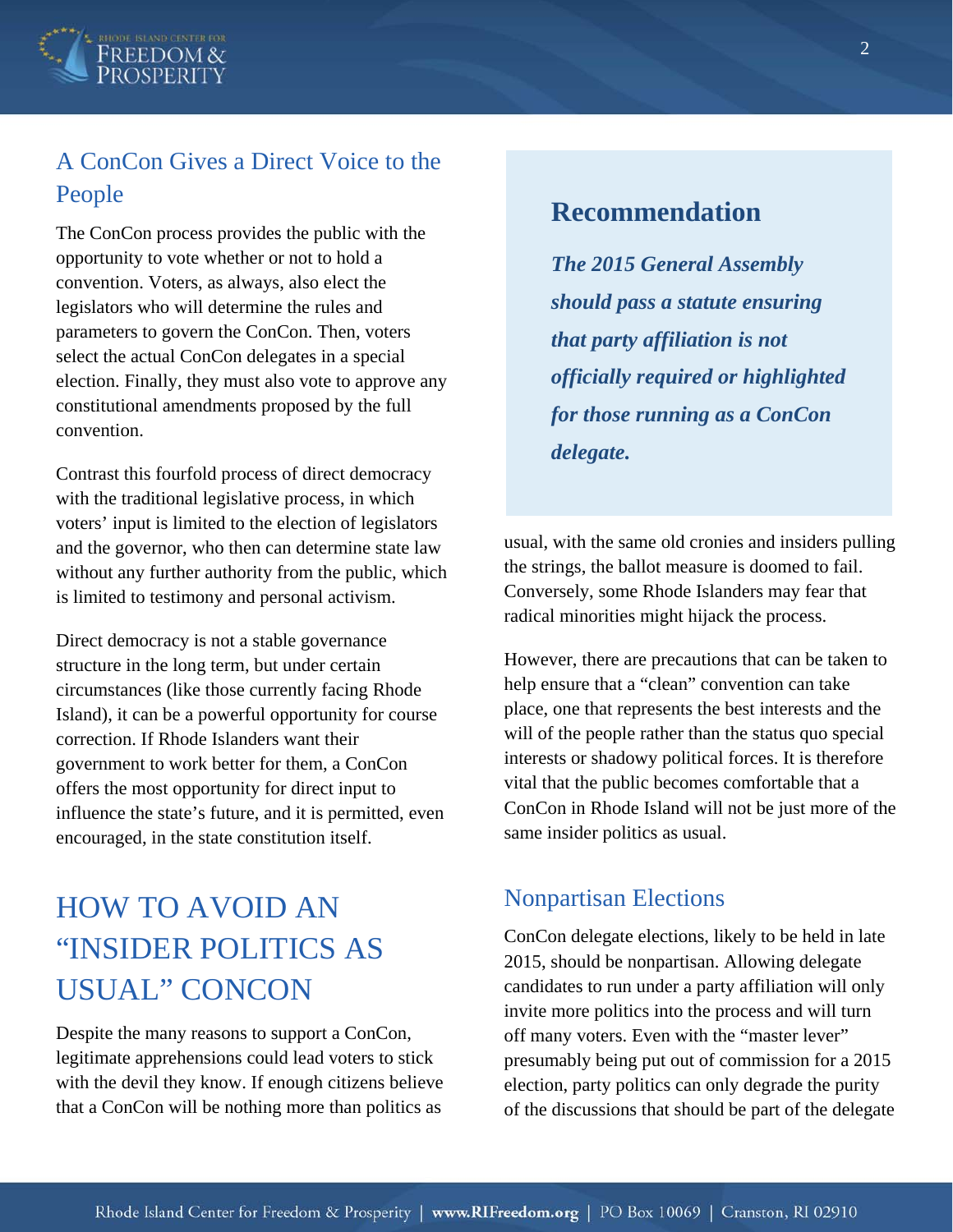

campaigns and the actual convention, itself. The terms "Democrat" or "Republican" should never be part of any sentence discussing the ConCon.

#### No Elected Officials

One of the primary reasons for supporting the ConCon idea is to initiate a process whereby the people can bypass the failures of the normal legislative and political process to respond to their needs. It is therefore imperative that those officials who've mastered the electoral process in Rhode Island be barred from participation in the ConCon process.

There also appears to be legal precedent in Rhode Island case law whereby individuals elected to the ConCon are restricted from simultaneously running for or holding elected office. If a sitting elected official wishes to run as a convention delegate, he or she would likely be required to first resign any current seats. (More on this in a moment.)

Rhode Islanders and their elected officials should begin considering where this line ought to be drawn. Should people holding appointed office, or otherwise employed by the state, be barred? What about officials at the city and town level?

## Professional and Community-Driven ConCon Leadership

It is likely that many well-known, highly respected business and community leaders would be interested in serving as ConCon delegates, involved in enormously important deliberations about the future amendments to the Ocean State's constitution. Once all delegates are elected, they

## **Recommendation**

*The 2015 General Assembly should pass a statute that bars any elected official or declared candidate at the state or municipal level from running as a ConCon delegate.* 

would elect their own ConCon leadership team among themselves.

The unique nature of the ConCon — as an additional opportunity for public involvement would create space in our governance for people not currently in office, and perhaps not interested in running for long-term offices or pursuing political careers. Apart from creating a separate channel to bring change, the process could tap a more diverse well of experience.

In order to build public confidence in the ConCon idea, prior to the November elections, it would be very helpful if such individuals interested in running for a delegate seat make their potential candidacies known, well ahead of the vote. Many highly respected figures have privately expressed their interest in running to the Center. We believe that public announcement of their potential interest to run as delegates — as well as their intention to serve in the ConCon leadership — will increase comfort among the electorate and increase the chances that the ConCon ballot measure will be approved.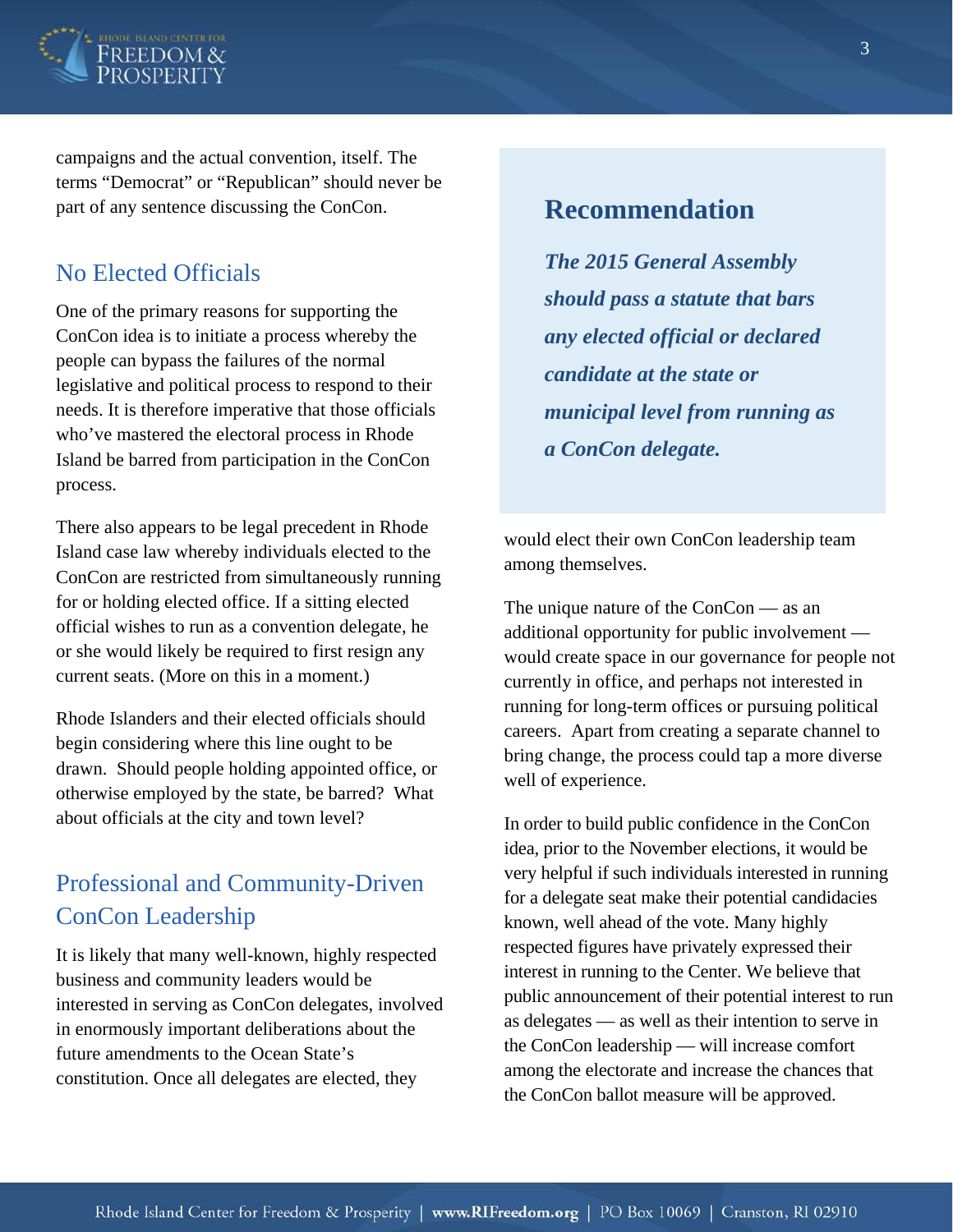

#### **Transparency**

The Internet, social media, and a now much-moreaccessible Capitol TV would ensure that all ConCon meetings and hearings can be held with complete transparency to the public.

Also, last minute hearings and alterations to bills, an all too familiar a ploy of special interests in Rhode Island politics, will be less likely to occur in a ConCon, for which all measures are expected to have months and months of public scrutiny and open debate.

Special interest groups are often successful in the legislative process because they can operate behind closed doors, while in an open and transparent ConCon, all deliberations will be open to the public.

#### Attention to Details

Other circumstances and rules that would help build public confidence include:

- **Block funding.** All funds allocated by the General Assembly to conduct the ConCon should be provided in a single "block grant," without any strings or restrictions from the political class. The elected leadership of the ConCon delegates should have full authority to decide how to spend the allocated funds.
- **Nonpartisan staff.** The staff appointed and hired to support the ConCon must be free from any obvious connection to any political party or special interest cause.
- **Reasonable timetable.** The period of time by which the ConCon must report its recommended constitutional amendments should be relatively short. In 1986, the convention made its recommendations within one year. Allowing the

### **Recommendation**

*The 2015 General Assembly should pass a statute that requires all leadership and committee meetings of a potential ConCon to be conducted in open public forums.* 

ConCon too much time would only serve to extend the failed status quo to the point where the public could lose interest in the work and findings of the convention, tilting the advantage back to insiders.

## Legal Argument Against Allowing Sitting Elected Officials to Serve as ConCon Delegates

A strong argument exists that an elected public official would be legally prohibited from retaining an elected office while serving simultaneously as delegate to a constitutional convention.

In 2009, the Rhode Island Supreme Court ruled that an individual could not simultaneously serve on a town council and a school committee. In *Felkner v. Chariho Regional School Committee,* 968 A.2d 865, 874 (RI 2009), the court applied the doctrine of incompatibility to reach this conclusion. (Id. at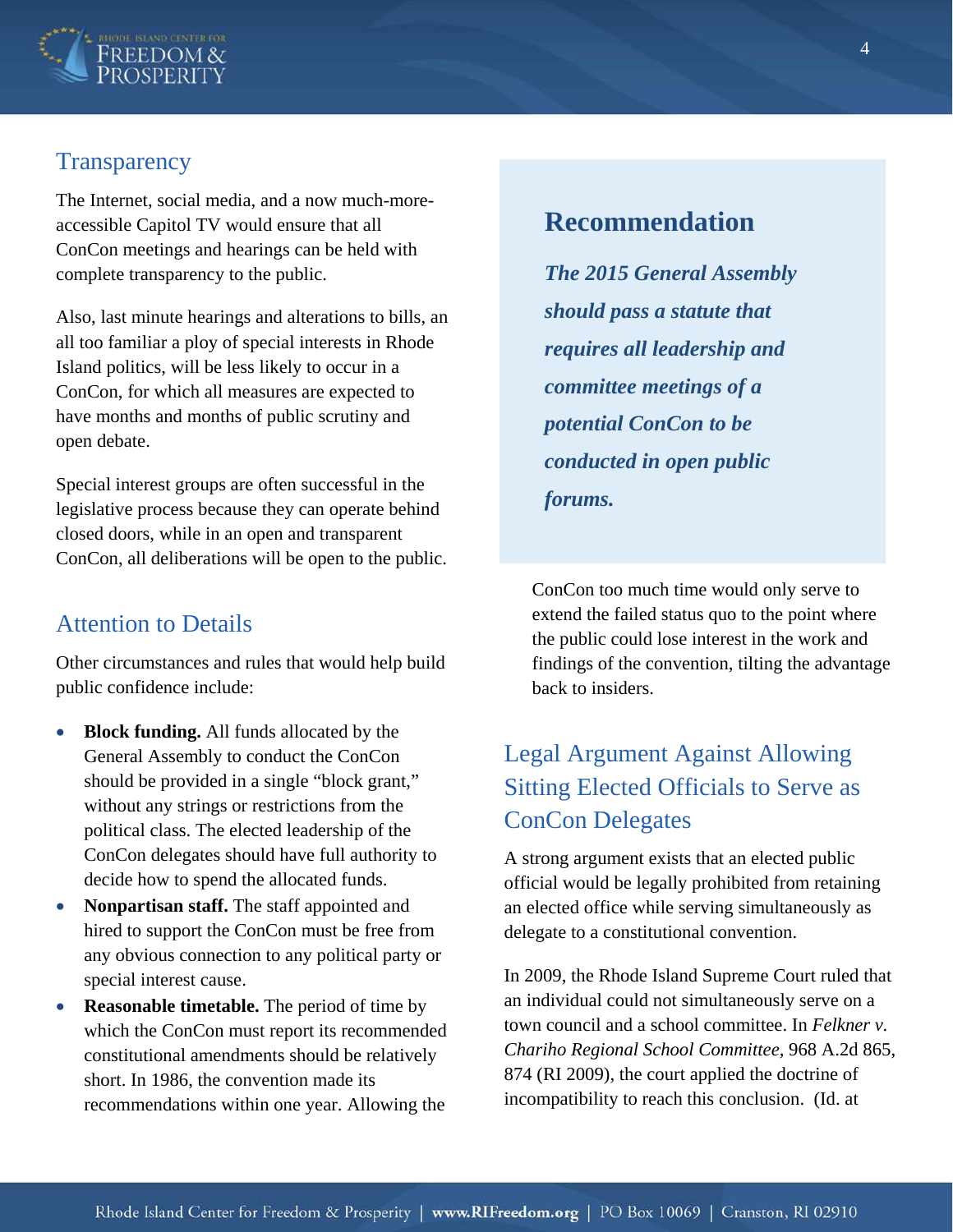

872-875.) The court stated that holding two public offices at the same time is incompatible if a person is physically unable to engage in the duties of both offices at the same time or if one office is subordinate to the other or where the functions of the two offices are inherently inconsistent and repugnant. (Id. at 872.)

It could be argued that a General Assembly member or a local elected official could not serve in a constitutional convention because the convention could consider constitutional amendments that alter or reduce the powers of the General Assembly or local cities, towns, and school committees.

Since 2005, individuals cannot be candidates for two state or local offices at the same time. (R.I.G.L. Section 17-14-2(b).) Although the election for a constitutional convention would likely be on a different date than the election for other state or local offices, R.I.G.L. Section 17-14-2(b) suggests a clear public policy in Rhode Island that individuals not be allowed to serve in two elected offices at the same time.

In the event the voters approve of holding a constitutional convention, the General Assembly should avoid litigation and enact legislation making it clear that delegates to the constitutional convention cannot simultaneously retain other elected offices. In 1985, the last time an election of delegates to a constitutional convention was conducted, Common Cause recommended such a prohibition, but the General Assembly did not adopt it, ostensibly based on concerns about its legality (*Providence Journal* 3/2/1985). The decision in *Felkner* and the recent amendment to R.I.G.L. Section 17-14-2(b) show that such a prohibition would be deemed legally permissible.

# POTENTIAL CONCON AMENDMENTS

There are many areas in which constitutional amendments can guide our government to work better for all citizens rather than for special interests. Insider deals have dominated many public policy issues over the decades, resulting in some of the many disastrous boondoggles for which our state has become infamous : 38-Studios, Deepwater Wind, and the 1991 RISDIC banking crisis.

Major policy reforms that could put the Ocean State on a new trajectory and that would not likely see the light of day in the General Assembly, may include the following. Some of these issues are an annual tradition in General Assembly committee hearings, distracting valuable resources in government and among those who strive to keep an eye on its activities. In such cases, a ConCon would be an opportunity to take issues off the table — one way or another — and let legislators devote their time to issues that are more appropriate to their role in our government.

- **Tax & spending:** 
	- o Strengthen the ability of the executive branch to balance out the legislature by instituting a "line item veto"
	- o Require supermajorities for any general tax increases
	- o Establish a fully empowered office of the inspector general as a check on state spending
	- o Eliminate the municipal car tax
	- o End moral obligation bonds, which bypass specific voter approval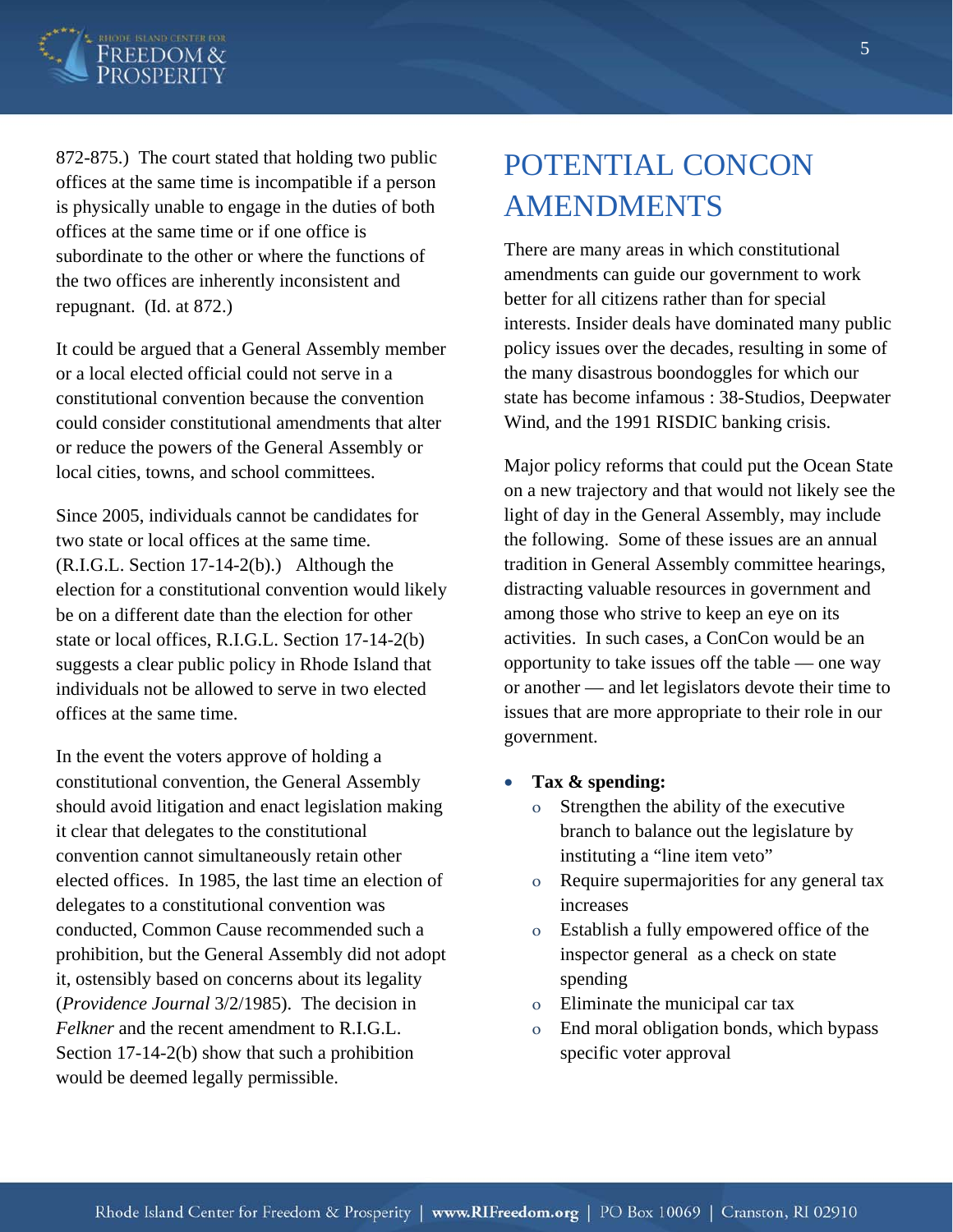

- o Prohibit taxpayer funding of private ventures such as 38 Studios and other insider and corporate welfare arrangements
- o Prevent constitutionally mandated spending requirements for any cause or interest

#### **Education & health:**

- Ensure equal access to adequate educational opportunities and parental choice for our children
- o Increase free-market competition and reduce governmental control in the state's healthcare industry

#### **Ethics:**

- o Implement real ethics reforms for public officials that hold them accountable for illicit, illegal, or insider actions
- o Bar public officials and their families from bidding on state or municipal contracts.

#### **Labor:**

- o Make a definitive statement on whether teachers should have access to binding arbitration
- o Determine if collective bargaining for public employees should be expanded or trimmed
- o Codify the principle of whether pension agreements are binding contracts

#### **Elections:**

- o Codify elimination of the "master lever" into the state's constitution
- o Change the rules for redistricting so politicians can no longer ensure their own reelection by picking who will vote for them
- o Implement term limits
- **Other:** 
	- o Resolve some thorny cultural issues one way or another — though the mechanism that most clearly represents the will of the people

## TIMELINE

The entire ConCon process — from initial voter approval in November 2014 to final voter approval of ConCon-recommended amendments via ballot initiative — could take two to three years. Our best estimate of how the entire ConCon process may unfold is:

- **2014** 
	- o **August/September:** specially appointed General Assembly ConCon Commission meets and hears public testimony, issuing a recommended "Voter Guide" report, prior to the November elections
	- o **November:** ConCon ballot measure is approved by voters in the general election
- **2015:** 
	- o **January to June:** General Assembly determines various rules regarding delegate elections, funding, staffing, and timing, as well as other related issues
	- o **November:** special election to select ConCon delegates
- **2016:** 
	- o **January:** ConCon is convened and holds leadership elections, committee formations, hearings, and plenary votes on proposed constitutional amendment measures
	- o **June:** ConCon reports recommended and approved constitutional amendments
	- o **November:** each recommended constitutional amendment listed as an individual ballot question for voter approval during the general elections of 2016